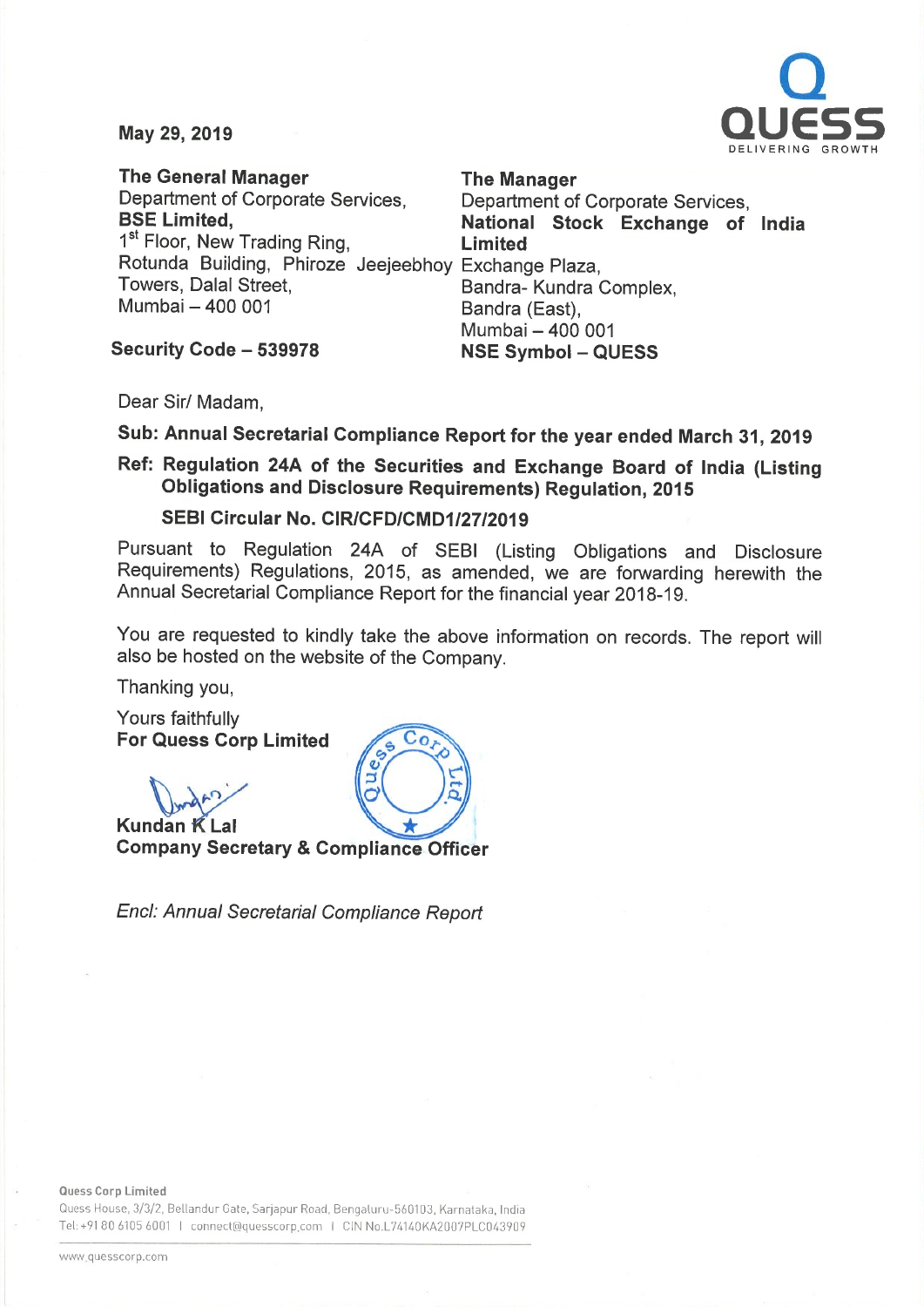S.N.Mishra SNM & Associates, Company Secretaries, P-41, 9th 'A' Main, LIC Colony, Jeevanbhima Nagar, Bangalore - 560075

#### SECRETARIAL COMPLIANCE REPORT

#### OF

### QUESS CORP LIMITED

# FOR THE YEAR ENDED 31.03.2019

I, S.N. Mishra proprietor of SNM Associates, Bengaluru bearing Membership No. <sup>6143</sup> and C.P. No. 4684 have examined:

- A. All the documents and records made available to us and explanation provided by Quess Corp Limited ClN: L74140KA2007PLC043909 listed at the Bombay Stock Exchange (BSE) and National Stock Exchange (NSE) ("the listed entity"),
- B. The filings/ submissions made by the listed entity to the stock exchanges,
- C. Website of the listed entity.
- D. any other document/ filing, as may be relevant, which has been relied upon to make this certification, for the financial year ended on March 31, <sup>2019</sup> ("Review Period") in respect of compliance with the provisions of:
	- a. The Securities and Exchange Board of India Act, <sup>1992</sup> ("SEBI Act") and the Regulations, circulars, guidelines issued thereunder; and
	- b. The Securities Contracts (Regulation) Act, <sup>1956</sup> ("SCRA"), rules made thereunder and the Regulations, circulars, guidelines issued thereunder by the Securities and Exchange Board of India ("SEBf');

# The specific Regulations, whose provisions and the circulars/ guidelines issued thereunder, have been examined, include:-

- a) SEBI (Listing Obligations and Disclosure Requirements) Regulations, <sup>2015</sup> (SEBI LODR)
- b) SEBI (Prohibitions of Insider Trading) Regulations, <sup>2015</sup>
- c) Securities Contracts (Regulation) (Stock Exchanges and Clearing Corporations) Regulations, 2012

nei ?

Phone: 080-25296825, Telefax: 25283637, Mobile-9845641548 e-mail: surjya.mishra@gmail.com/mishra@snmassociates.in

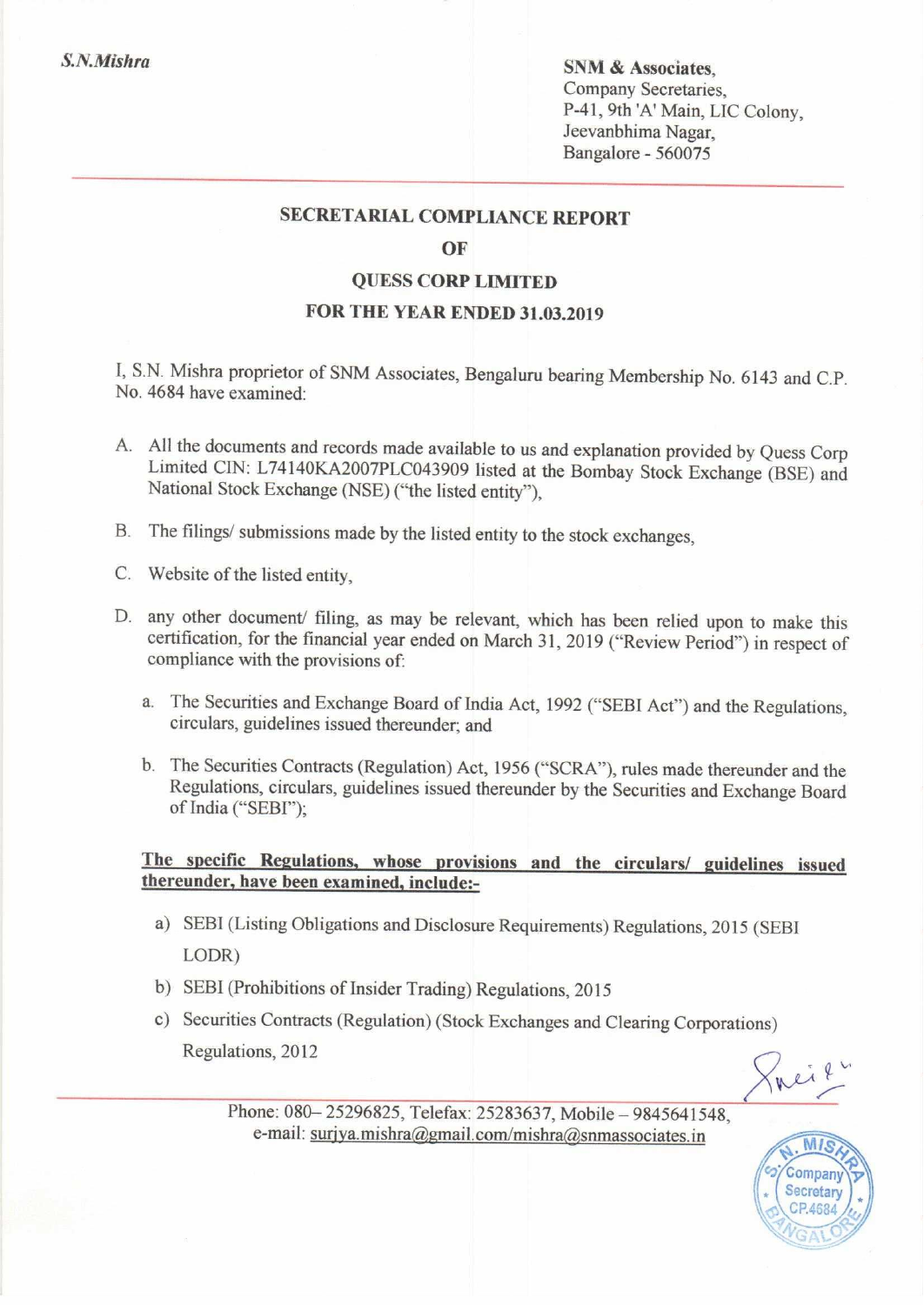- d) SEBI (Substantial Acquisition of Shares and Takeovers) Regulations, 2011
- e) SEBI (Investor Protection and Education Fund) Regulations, <sup>2009</sup>
- f) SEBI (Issue of Capital and Disclosure Requirements) Regulations <sup>2009</sup>
- g) SEBI (Issue and Listing of Debt Securities) Regulations, 2008
- h) SEBI (Regulatory Fee on Stock Exchanges) Regulations, 2006
- i) SEBI (Prohibition of Fraudulent and Unfair Trade Practices relating to Securities Market) Regulations, 2003
- j) SEBI (Depositories and Participants) Regulations 1996
- k) SEBI (Share Based Employee Benefits) Regulations, <sup>2014</sup>

# And based on the above examination, I/We hereby report that during the Review Period:

a. The listed entity has complied with the provisions of the above Regulations and circulars/ guidelines issued thereunder, except in respect of matters specified below-

| Sr. No | <b>Compliance Requirement</b><br>(Regulations/circulars/guidelines<br>including specific clause)                                                                                                                                                                                                                                                                                                                                                                                                                                                                          | <b>Deviations</b>                                                                                                                                              | Observations/<br><b>Remarks of the</b><br><b>Practicing Company</b><br><b>Secretary</b>                                                                                                                                  |
|--------|---------------------------------------------------------------------------------------------------------------------------------------------------------------------------------------------------------------------------------------------------------------------------------------------------------------------------------------------------------------------------------------------------------------------------------------------------------------------------------------------------------------------------------------------------------------------------|----------------------------------------------------------------------------------------------------------------------------------------------------------------|--------------------------------------------------------------------------------------------------------------------------------------------------------------------------------------------------------------------------|
| 1.     | $Reg\,36(5)$ - The notice being sent to<br>shareholders for an annual general<br>meeting, where the statutory<br>auditor(s) is/are proposed to be<br>appointed/re-appointed shall include<br>the following disclosures as a part of<br>the explanatory statement to the<br>notice:<br>(a) Proposed fees payable to the<br>statutory auditor(s) along<br>with terms of appointment<br>and in case of a new auditor,<br>any material change in the fee<br>payable to such auditor from<br>that paid to the outgoing<br>auditor along with the<br>rationale for such change; | The member's<br>resolution approves<br>remuneration of<br>auditors to be fixed<br>by the Board of<br>Directors on<br>recommendation of<br>the Audit Committee. | The Explanatory<br>Statement providing<br>the terms of<br>appointment of<br>statutory auditors at<br>the Annual General<br>meeting was not<br>having details of the<br>fees payable to the<br><b>Statutory Auditors.</b> |

neil

Phone: 080-25296825, Telefax: 25283637, Mobile - 9845641548, e-mail: surjya.mishra@gmail.com/mishra@snmassociates.in